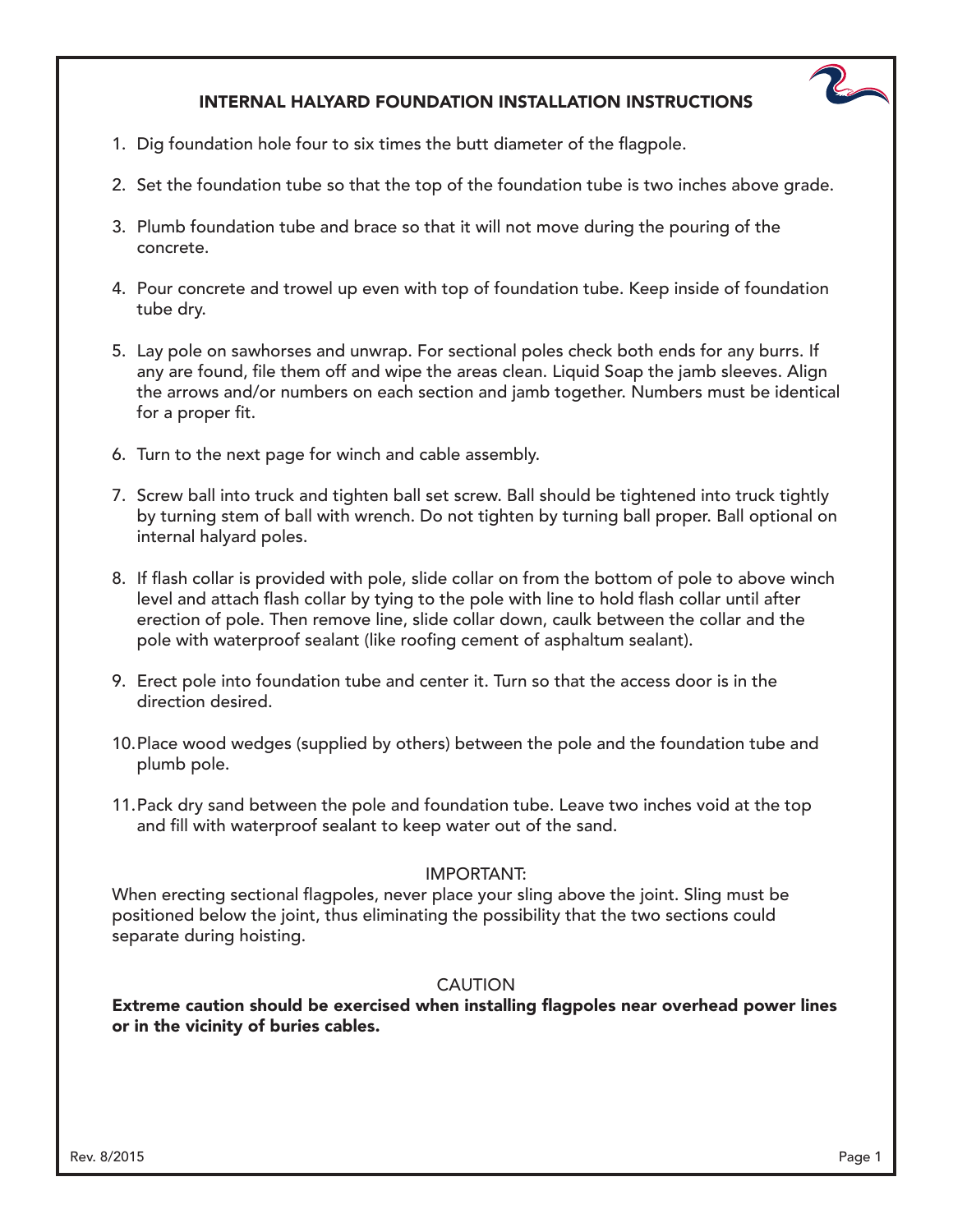## ACCESSORY ASSEMBLY INSTRUCTIONS

- 1. For ease of assembly, the upper and lower cable assemblies have been pre-assembled at our factory.
- 2. Locate truck with factory installed cable assemblies (See Illustration #1).
- 3. Locate lower cable assembly; this will be the cable exiting from the threaded portion of the truck (See Illustration #1).
- 4. Using an electrical "FISH TAPE" feed lower cable assembly through the 1-1/2" threaded hole at the top of the flagpole, pull lower cable through entire length of flagpole.
- 5. A winch hole with a slotted keyway will be found about 4 ft. above grade from the bottom of the pole. Using extreme caution, reach into this hole, grasp cable and pull about 4 ft. of cable through this hole (See Illustration #2). USE CAUTION, THE EDGES OF THIS HOLE MAY BE SHARP!
- 6. You should now have all but a few inches of the lower cable assembly inside of the flagpole, or at the lower end of the flagpole. If this is not the case, then repeat steps 1 thru 5.
- 7. Screw the truck assembly into the top of the flagpole securely.
- 8. If steps 1 thru 7 have been satisfactorily completed, then you are now ready to install the WINCH ASSEMBLY.
- 9. Locate the winch assembly. Remove the cylinder lock keys which are taped to the side of the winch assembly. Remove the hex drive countersunk stainless steel screw from the rear of the winch. Put keys and screw in a safe location. You will have to use them in a later step.
- 10. To remove the lock from winch, insert key, turn counter-clockwise and pull until the cylinder comes out.
- 11. Locate cable retaining hole and cable retaining set screw (See Illustration #3). With painted surface of winch in left hand and unpainted surface in your right hand, look into window of winch. You will see a 1/8" hole located on right side of the winch drum. This is the cable retaining hole.
- 12. Take loose end of cable that is protruding from the winch hole and insert into the cable retaining hole. At this point it is important not to expose any cable on the other side of the drum (See Illustration #3).
- 13. Locate crank handle. Insert into recess and push in and turn clockwise until cable retaining set screw is exposed.
- 14. Using appropriate size, align wrench and tighten set screw securely (See Illustration #3).
- 15. Using a square keyway as a pathway for the 1/8" cable, insert the cartridge into the winch hole (See Illustration #4).
- 16. Locate 1/2" hole which is directly opposite the winch hole. Align this hole with the hole in the cartridge, insert screw and tighten securely (See Illustration #5).
- 17. With cartridge winch properly installed, insert crank into crank socket. Push in and turn CLOCKWISE until the upper cable starts to move toward the top of the flagpole.
- 18. Locate the rubber coated counterweight and attach temporarily to open chain link at loose end of the upper cable.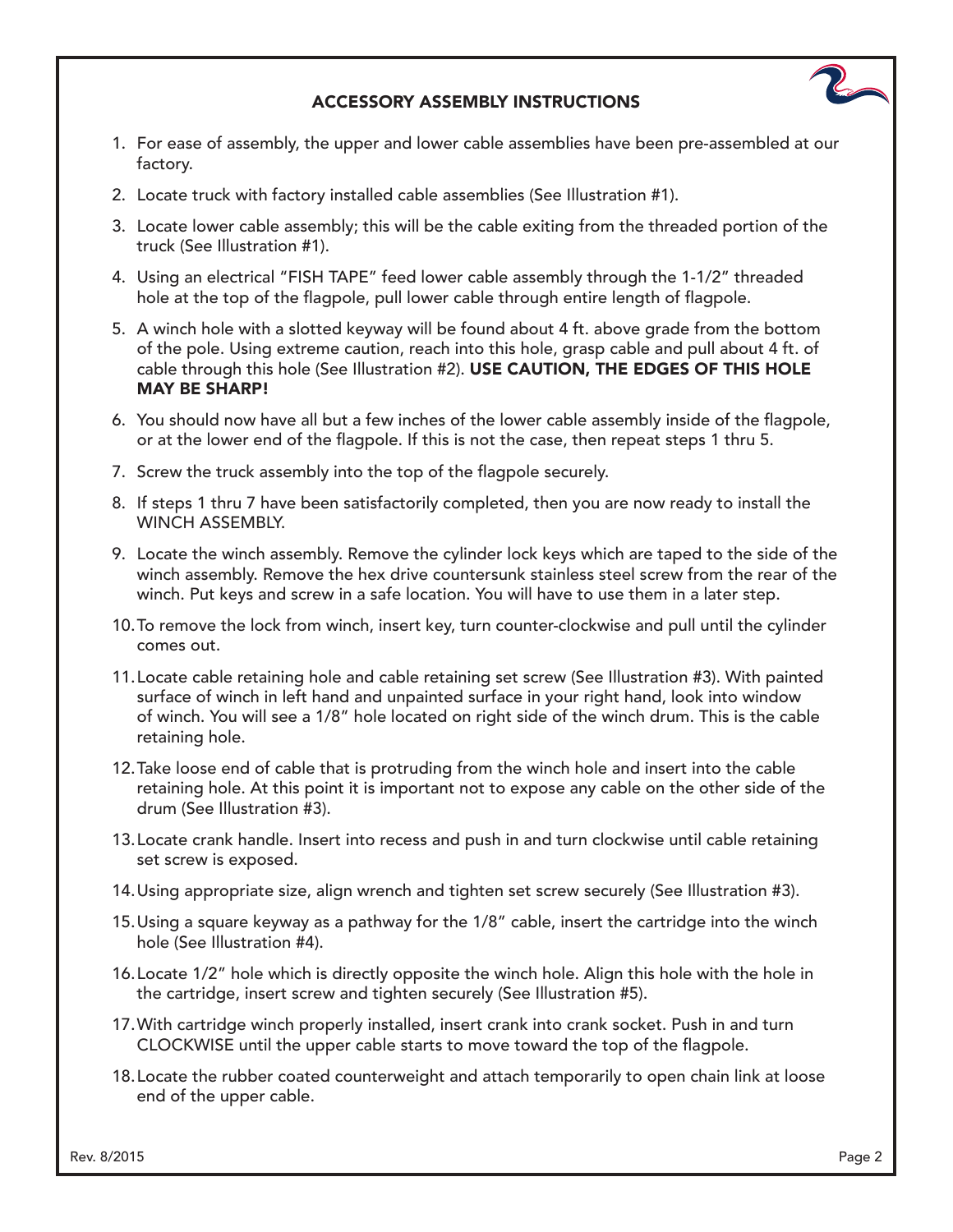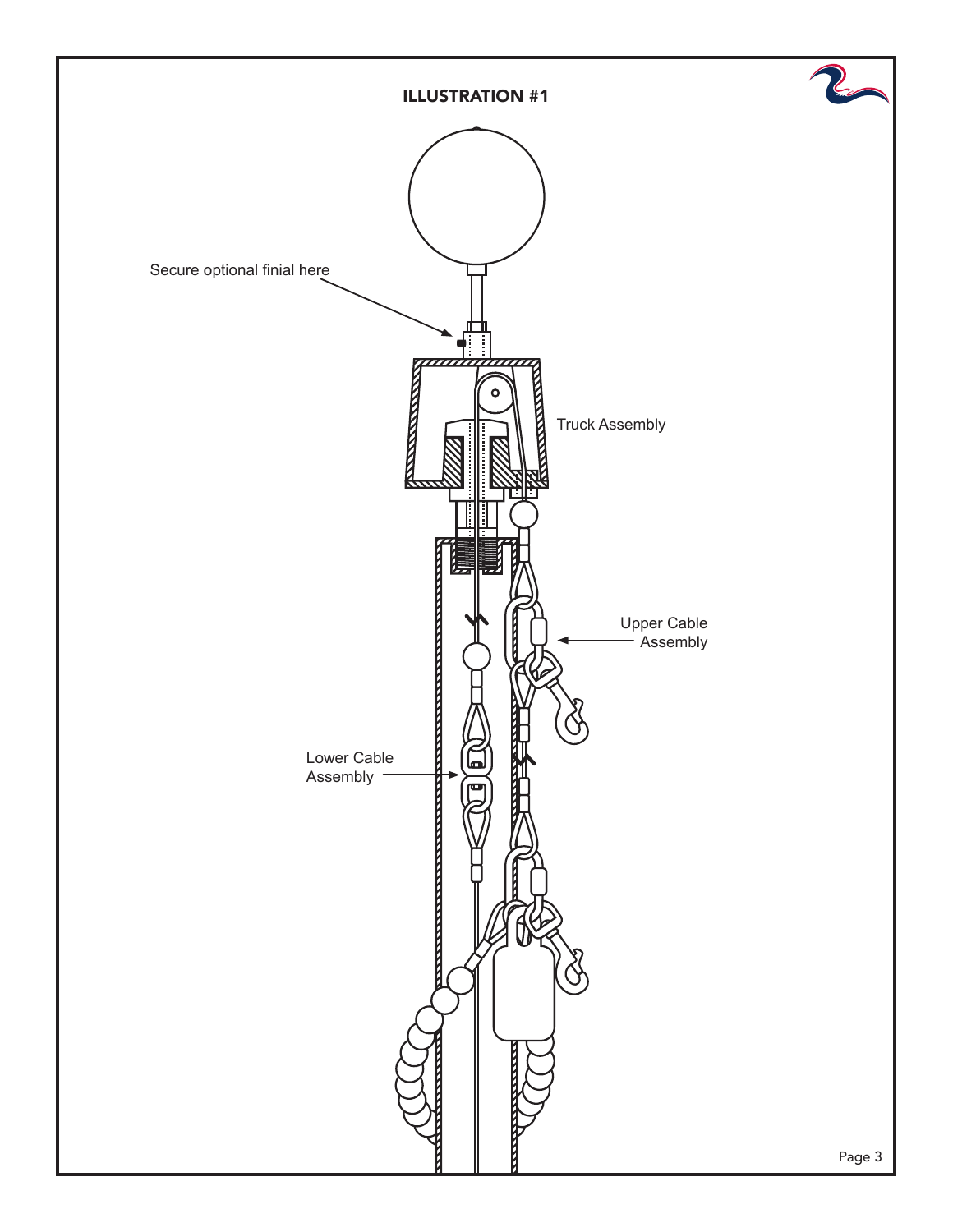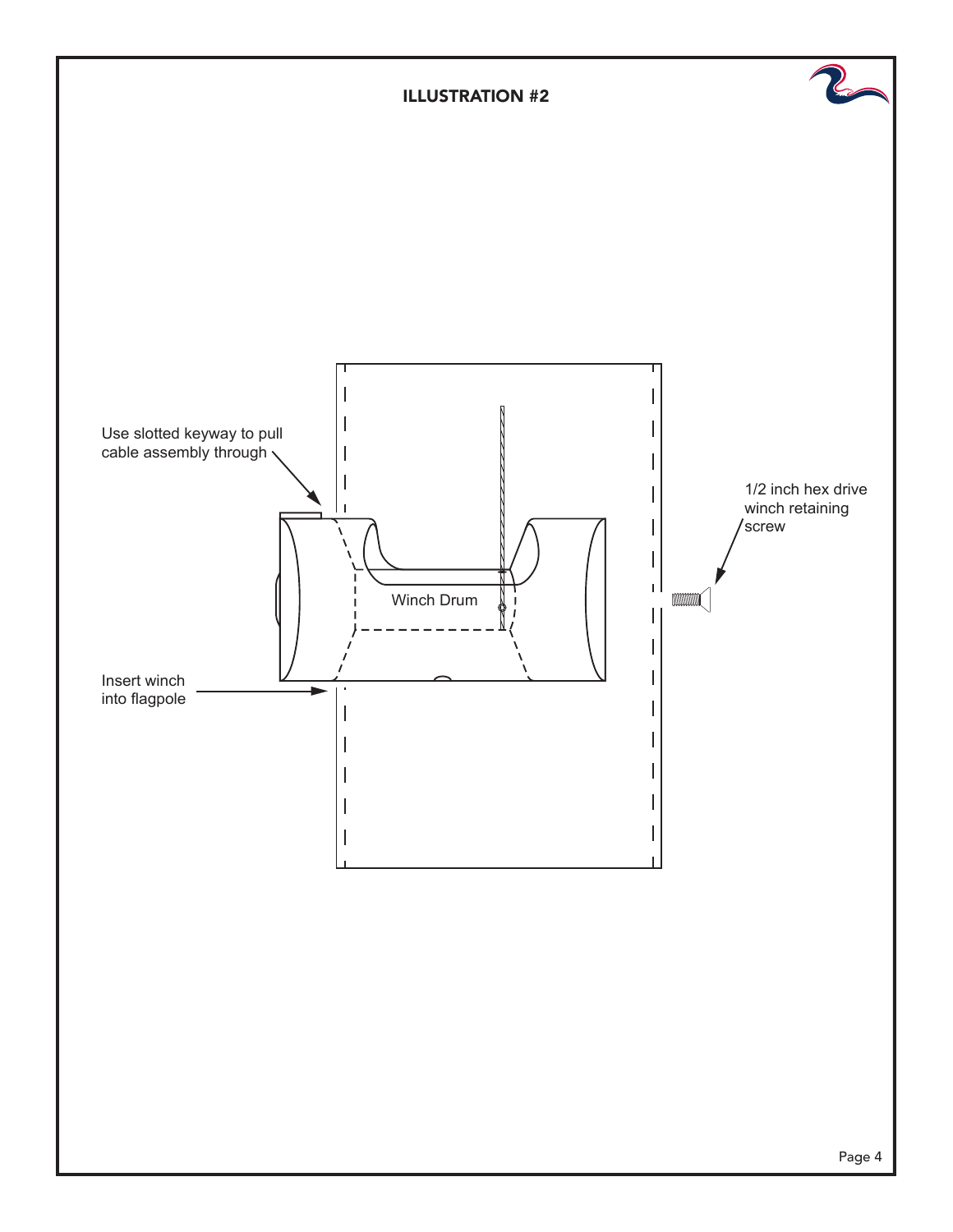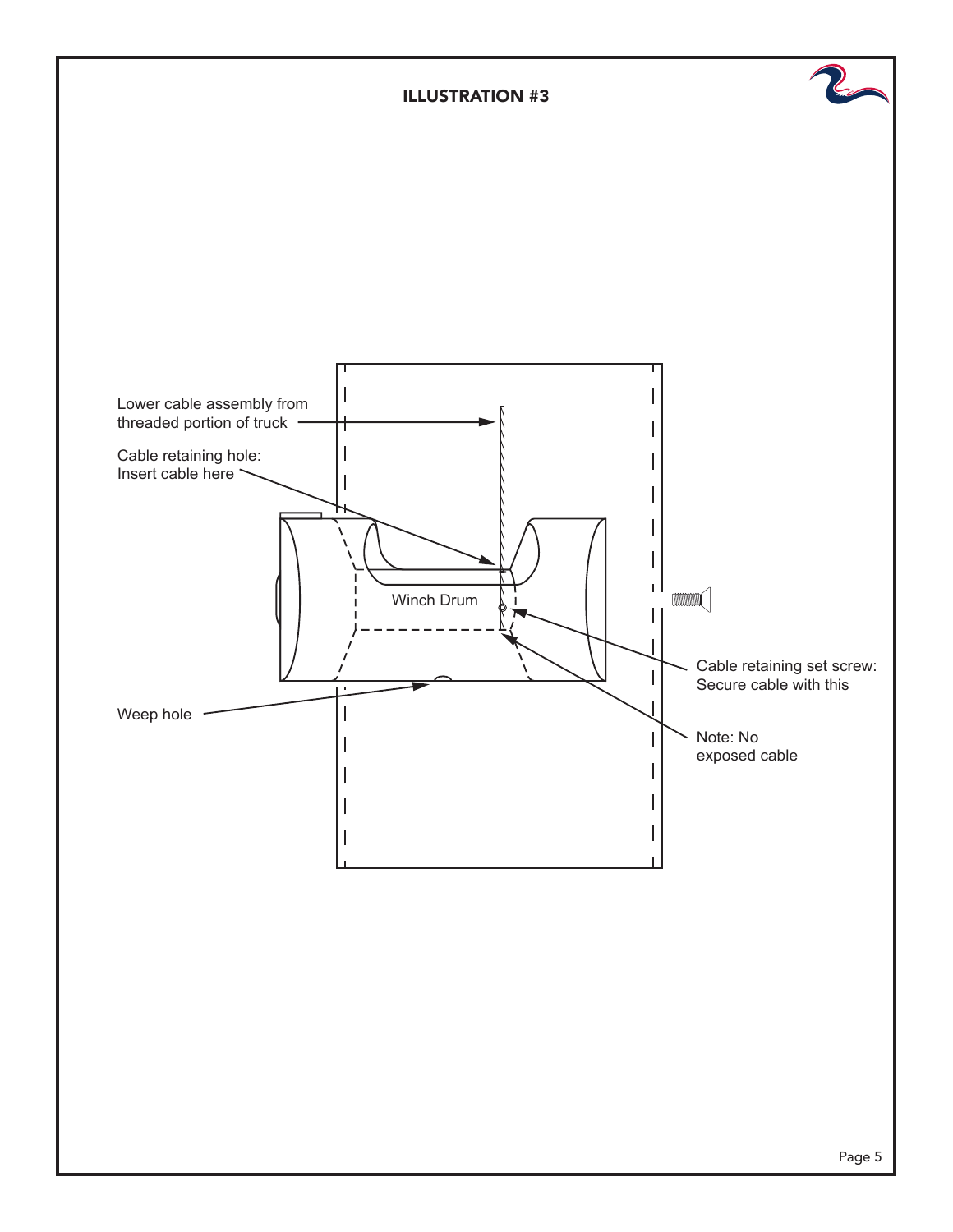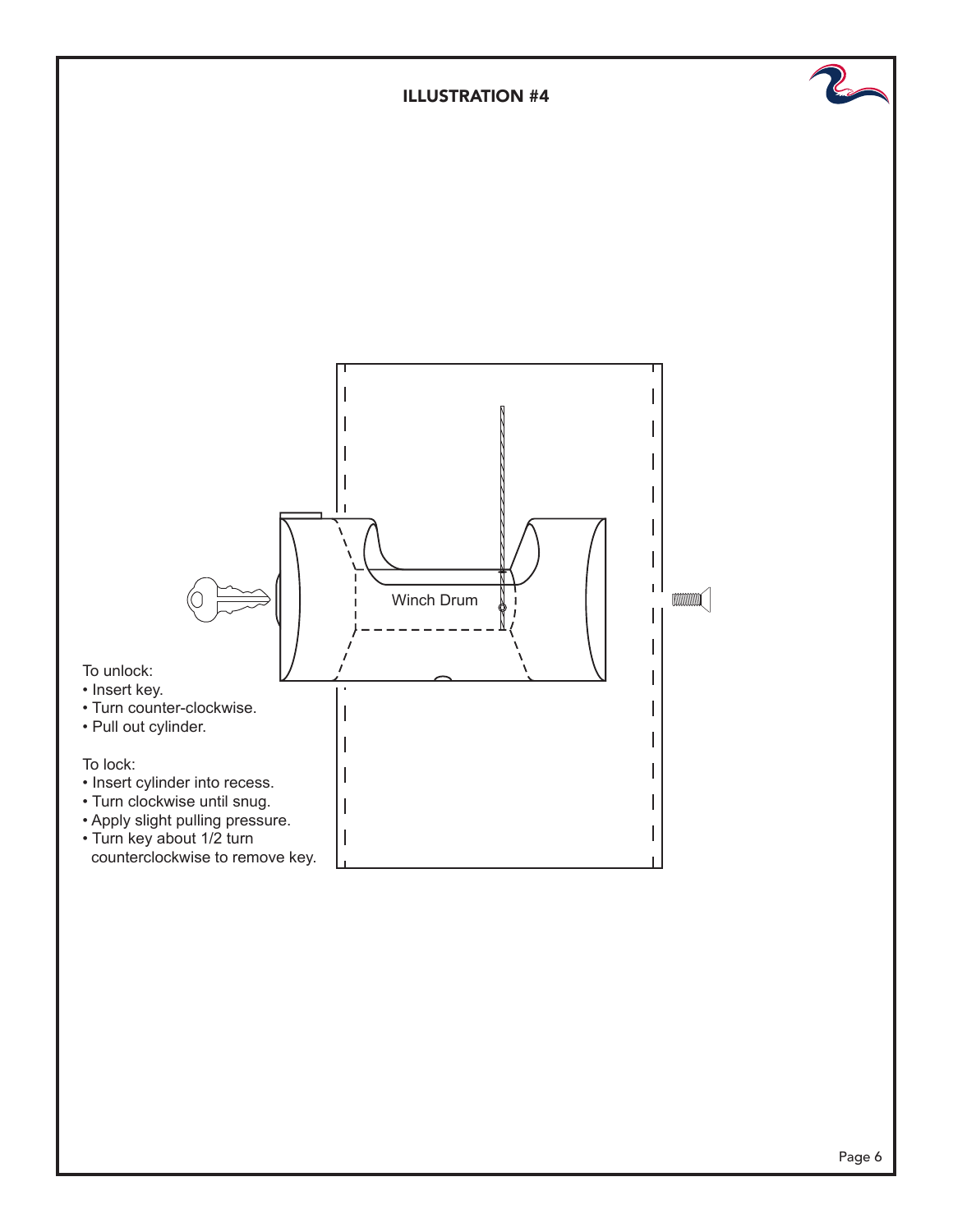